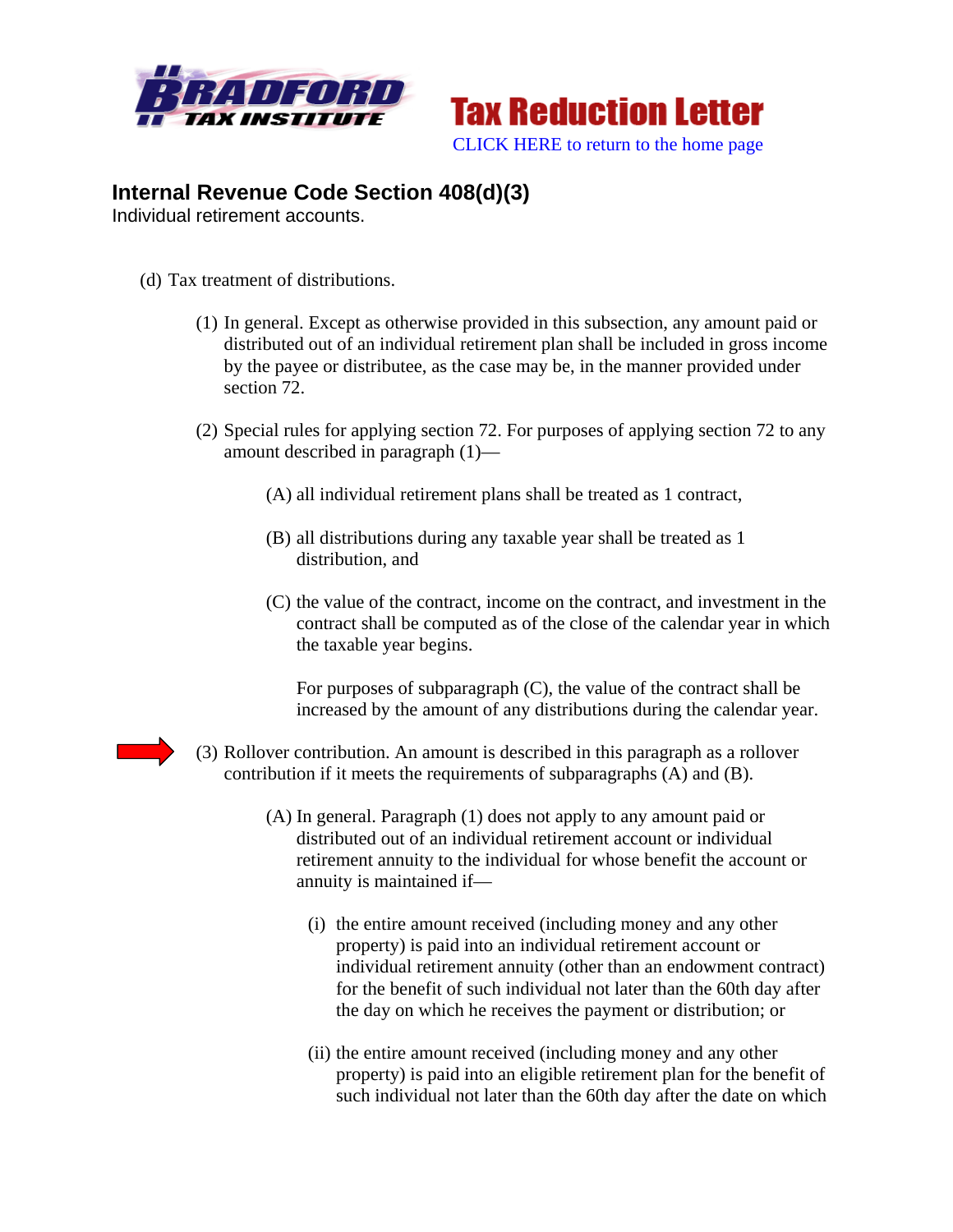the payment or distribution is received, except that the maximum amount which may be paid into such plan may not exceed the portion of the amount received which is includible in gross income (determined without regard to this paragraph).

For purposes of clause (ii), the term "eligible retirement plan" means an eligible retirement plan described in clause (iii), (iv), (v), or (vi) of section  $402(c)(8)(B)$ .

- (B) Limitation. This paragraph does not apply to any amount described in subparagraph (A)(i) received by an individual from an individual retirement account or individual retirement annuity if at any time during the 1-year period ending on the day of such receipt such individual received any other amount described in that subparagraph from an individual retirement account or an individual retirement annuity which was not includible in his gross income because of the application of this paragraph.
- (C) Denial of rollover treatment for inherited accounts, etc.
	- (i) In general. In the case of an inherited individual retirement account or individual retirement annuity—
		- (I) this paragraph shall not apply to any amount received by an individual from such an account or annuity (and no amount transferred from such account or annuity to another individual retirement account or annuity shall be excluded from gross income by reason of such transfer), and
		- (II)such inherited account or annuity shall not be treated as an individual retirement account or annuity for purposes of determining whether any other amount is a rollover contribution.
	- (ii) Inherited individual retirement account or annuity. An individual retirement account or individual retirement annuity shall be treated as inherited if—
		- (I) the individual for whose benefit the account or annuity is maintained acquired such account by reason of the death of another individual, and
		- (II)such individual was not the surviving spouse of such other individual.
- (D) Partial rollovers permitted.
	- (i) In general. If any amount paid or distributed out of an individual retirement account or individual retirement annuity would meet the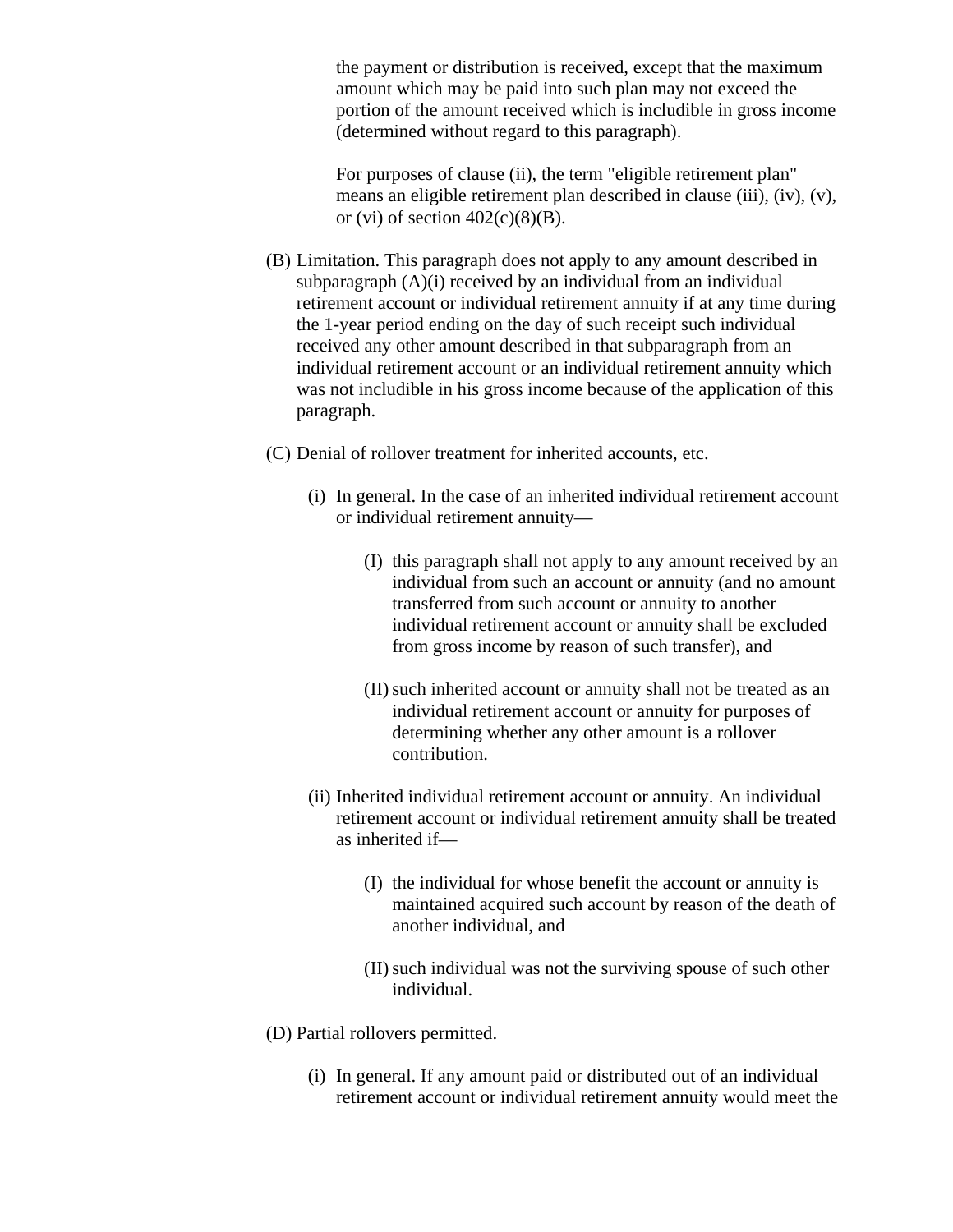requirements of subparagraph (A) but for the fact that the entire amount was not paid into an eligible plan as required by clause (i) or (ii) of subparagraph (A), such amount shall be treated as meeting the requirements of subparagraph (A) to the extent it is paid into an eligible plan referred to in such clause not later than the 60th day referred to in such clause.

- (ii) Eligible plan. For purposes of clause (i), the term "eligible plan" means any account, annuity, contract, or plan referred to in subparagraph (A).
- (E) Denial of rollover treatment for required distributions. This paragraph shall not apply to any amount to the extent such amount is required to be distributed under subsection (a)(6) or (b)(3).
- (F) Frozen deposits. For purposes of this paragraph, rules similar to the rules of section 402(c)(7) (relating to frozen deposits) shall apply.
- (G) Simple retirement accounts. In the case of any payment or distribution out of a simple retirement account (as defined in subsection (p)) to which section  $72(t)(6)$  applies, this paragraph shall not apply unless such payment or distribution is paid into another simple retirement account.
- (H) Application of section 72.
	- (i) In general. If—
		- (I) a distribution is made from an individual retirement plan, and
		- (II) a rollover contribution is made to an eligible retirement plan described in section  $402(c)(8)(B)(iii)$ , (iv), (v), or (vi) with respect to all or part of such distribution, then, notwithstanding paragraph (2), the rules of clause (ii) shall apply for purposes of applying section 72.
	- (ii) Applicable rules. In the case of a distribution described in clause  $(i)$ —
		- (I) section 72 shall be applied separately to such distribution,
		- (II) notwithstanding the pro rata allocation of income on, and investment in, the contract to distributions under section 72, the portion of such distribution rolled over to an eligible retirement plan described in clause (i) shall be treated as from income on the contract (to the extent of the aggregate income on the contract from all individual retirement plans of the distributee), and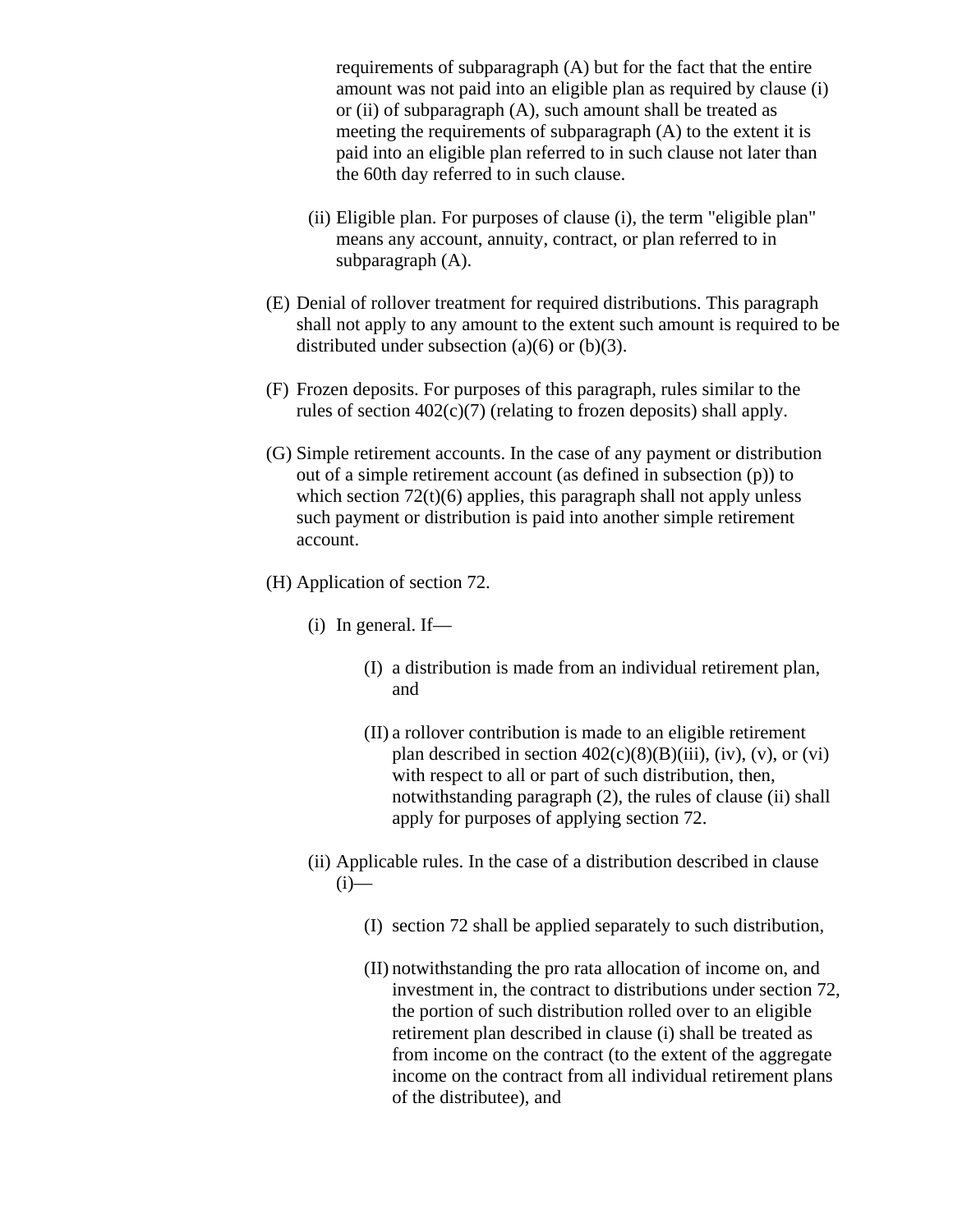- (III) appropriate adjustments shall be made in applying section 72 to other distributions in such taxable year and subsequent taxable years.
- (I) Waiver of 60-day requirement. The Secretary may waive the 60-day requirement under subparagraphs (A) and (D) where the failure to waive such requirement would be against equity or good conscience, including casualty, disaster, or other events beyond the reasonable control of the individual subject to such requirement.
- (4) Contributions returned before due date of return. Paragraph (1) does not apply to the distribution of any contribution paid during a taxable year to an individual retirement account or for an individual retirement annuity if—
	- (A) such distribution is received on or before the day prescribed by law (including extensions of time) for filing such individual's return for such taxable year,
	- (B) no deduction is allowed under section 219 with respect to such contribution, and
	- (C) such distribution is accompanied by the amount of net income attributable to such contribution.

In the case of such a distribution, for purposes of section 61, any net income described in subparagraph (C) shall be deemed to have been earned and receivable in the taxable year in which such contribution is made.

- (5) Distributions of excess contributions after due date for taxable year and certain excess rollover contributions.
	- (A) In general. In the case of any individual, if the aggregate contributions (other than rollover contributions) paid for any taxable year to an individual retirement account or for an individual retirement annuity do not exceed the dollar amount in effect under section 219(b)(1)(A), paragraph (1) shall not apply to the distribution of any such contribution to the extent that such contribution exceeds the amount allowable as a deduction under section 219 for the taxable year for which the contribution was paid—
		- (i) if such distribution is received after the date described in paragraph (4),
		- (ii) but only to the extent that no deduction has been allowed under section 219 with respect to such excess contribution.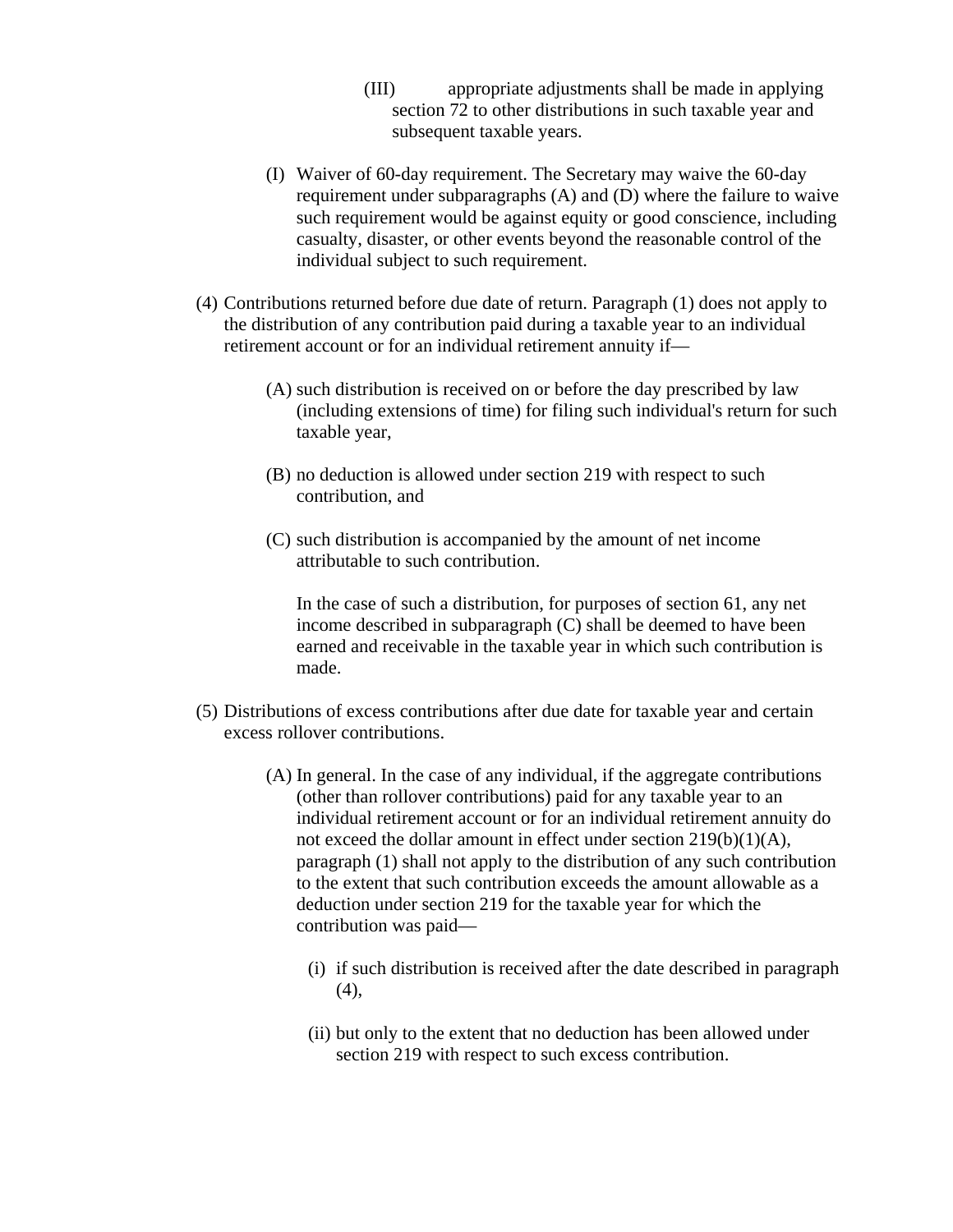If employer contributions on behalf of the individual are paid for the taxable year to a simplified employee pension, the dollar limitation of the preceding sentence shall be increased by the lesser of the amount of such contributions or the dollar limitation in effect under section  $415(c)(1)(A)$  for such taxable year.

- (B) Excess rollover contributions attributable to erroneous information. If—
	- (i) the taxpayer reasonably relies on information supplied pursuant to subtitle F for determining the amount of a rollover contribution, but
	- (ii) the information was erroneous, subparagraph (A) shall be applied by increasing the dollar limit set forth therein by that portion of the excess contribution which was attributable to such information. For purposes of this paragraph, the amount allowable as a deduction under section 219 shall be computed without regard to section  $219(g)$ .
- (6) Transfer of account incident to divorce. The transfer of an individual's interest in an individual retirement account or an individual retirement annuity to his spouse or former spouse under a divorce or separation instrument described in subparagraph (A) of section  $71(b)(2)$  is not to be considered a taxable transfer made by such individual notwithstanding any other provision of this subtitle, and such interest at the time of the transfer is to be treated as an individual retirement account of such spouse, and not of such individual. Thereafter such account or annuity for purposes of this subtitle is to be treated as maintained for the benefit of such spouse.
- (7) Special rules for simplified employee pensions or simple retirement accounts.
	- (A) Transfer or rollover of contributions prohibited until deferral test met. Notwithstanding any other provision of this subsection or section 72(t), paragraph  $(1)$  and section  $72(t)(1)$  shall apply to the transfer or distribution from a simplified employee pension of any contribution under a salary reduction arrangement described in subsection  $(k)(6)$  (or any income allocable thereto) before a determination as to whether the requirements of subsection  $(k)(6)(A)(iii)$  are met with respect to such contribution.
	- (B) Certain exclusions treated as deductions. For purposes of paragraphs (4) and (5) and section 4973, any amount excludable or excluded from gross income under section 402(h) or 402(k) shall be treated as an amount allowable or allowed as a deduction under section 219.
- (8) Distributions for charitable purposes.
	- (A) In general. So much of the aggregate amount of qualified charitable distributions with respect to a taxpayer made during any taxable year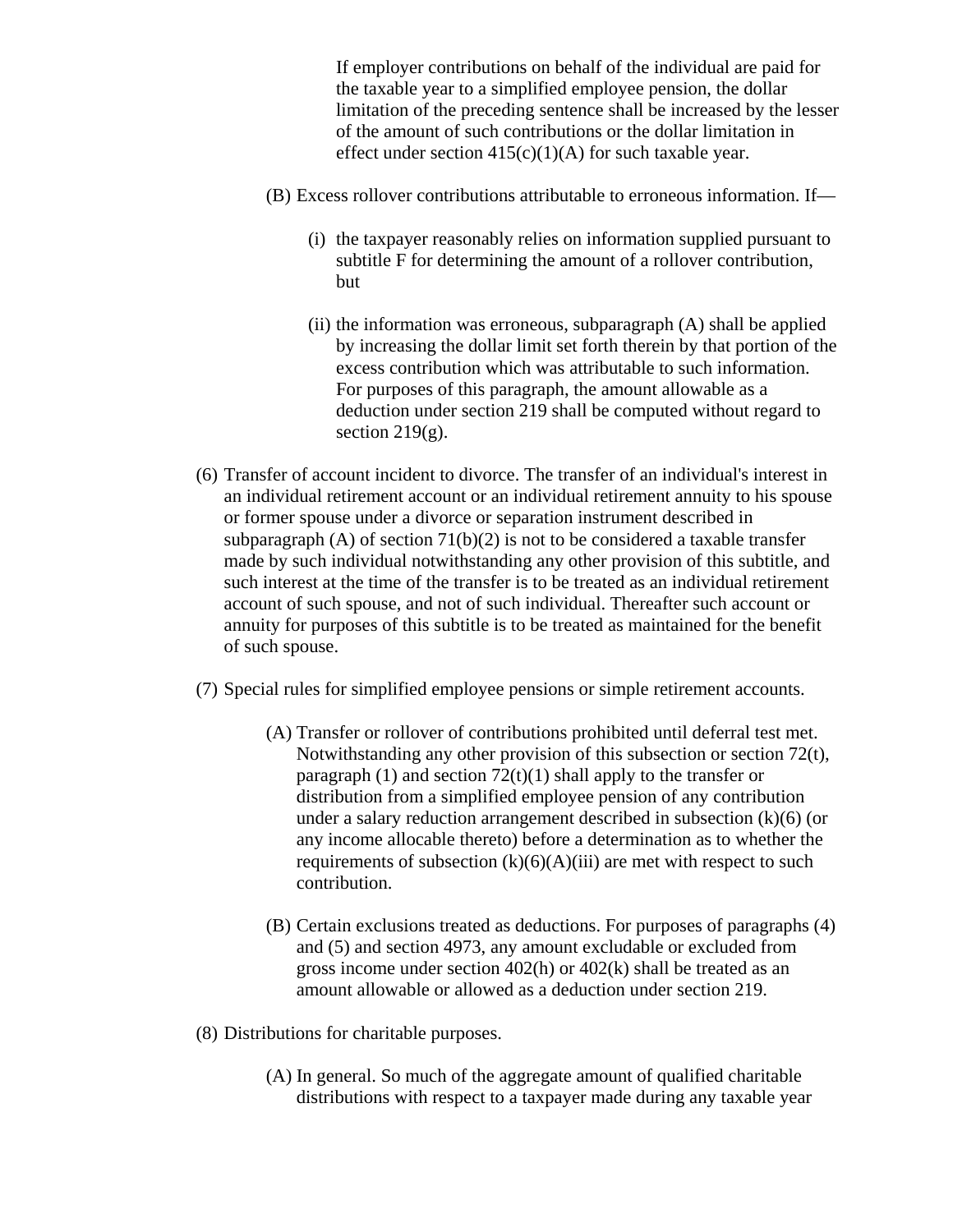which does not exceed \$100,000 shall not be includible in gross income of such taxpayer for such taxable year.

- (B) Qualified charitable distribution. For purposes of this paragraph, the term "qualified charitable distribution" means any distribution from an individual retirement plan (other than a plan described in subsection (k) or  $(p)$ —
	- (i) which is made directly by the trustee to an organization described in section 170(b)(1)(A) (other than any organization described in section  $509(a)(3)$  or any fund or account described in section  $4966(d)(2)$ , and
	- (ii) which is made on or after the date that the individual for whose benefit the plan is maintained has attained age 70 1/2 .

A distribution shall be treated as a qualified charitable distribution only to the extent that the distribution would be includible in gross income without regard to subparagraph (A).

- (C) Contributions must be otherwise deductible. For purposes of this paragraph, a distribution to an organization described in subparagraph (B)(i) shall be treated as a qualified charitable distribution only if a deduction for the entire distribution would be allowable under section 170 (determined without regard to subsection (b) thereof and this paragraph).
- (D) Application of section 72. Notwithstanding section 72, in determining the extent to which a distribution is a qualified charitable distribution, the entire amount of the distribution shall be treated as includible in gross income without regard to subparagraph (A) to the extent that such amount does not exceed the aggregate amount which would have been so includible if all amounts in all individual retirement plans of the individual were distributed during such taxable year and all such plans were treated as 1 contract for purposes of determining under section 72 the aggregate amount which would have been so includible. Proper adjustments shall be made in applying section 72 to other distributions in such taxable year and subsequent taxable years.
- (E) Denial of deduction. Qualified charitable distributions which are not includible in gross income pursuant to subparagraph (A) shall not be taken into account in determining the deduction under section 170.
- (F) Termination. This paragraph shall not apply to distributions made in taxable years beginning after December 31, 2009.
- (9) Distribution for health savings account funding.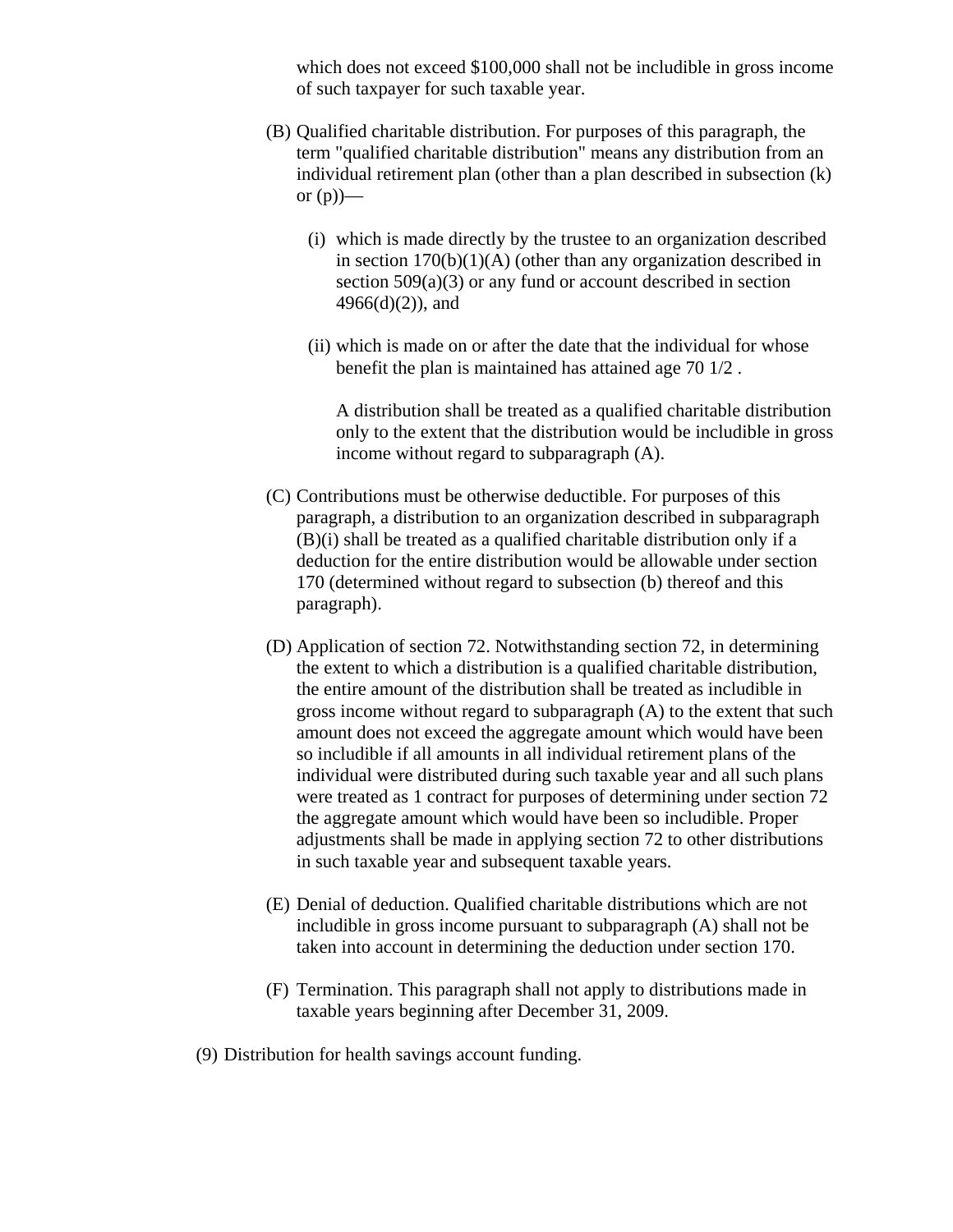- (A) In general. In the case of an individual who is an eligible individual (as defined in section  $223(c)$  and who elects the application of this paragraph for a taxable year, gross income of the individual for the taxable year does not include a qualified HSA funding distribution to the extent such distribution is otherwise includible in gross income.
- (B) Qualified HSA funding distribution. For purposes of this paragraph, the term "qualified HSA funding distribution" means a distribution from an individual retirement plan (other than a plan described in subsection (k) or (p)) of the employee to the extent that such distribution is contributed to the health savings account of the individual in a direct trustee-totrustee transfer.
- (C) Limitations.
	- (i) Maximum dollar limitation. The amount excluded from gross income by subparagraph (A) shall not exceed the excess of—
		- (I) the annual limitation under section 223(b) computed on the basis of the type of coverage under the high deductible health plan covering the individual at the time of the qualified HSA funding distribution, over
		- (II) in the case of a distribution described in clause (ii)(II), the amount of the earlier qualified HSA funding distribution.
	- (ii) One-time transfer.
		- (I) In general. Except as provided in subclause (II), an individual may make an election under subparagraph (A) only for one qualified HSA funding distribution during the lifetime of the individual. Such an election, once made, shall be irrevocable.
		- (II) Conversion from self-only to family coverage. If a qualified HSA funding distribution is made during a month in a taxable year during which an individual has self-only coverage under a high deductible health plan as of the first day of the month, the individual may elect to make an additional qualified HSA funding distribution during a subsequent month in such taxable year during which the individual has family coverage under a high deductible health plan as of the first day of the subsequent month.
- (D) Failure to maintain high deductible health plan coverage.
	- (i) In general. If, at any time during the testing period, the individual is not an eligible individual, then the aggregate amount of all